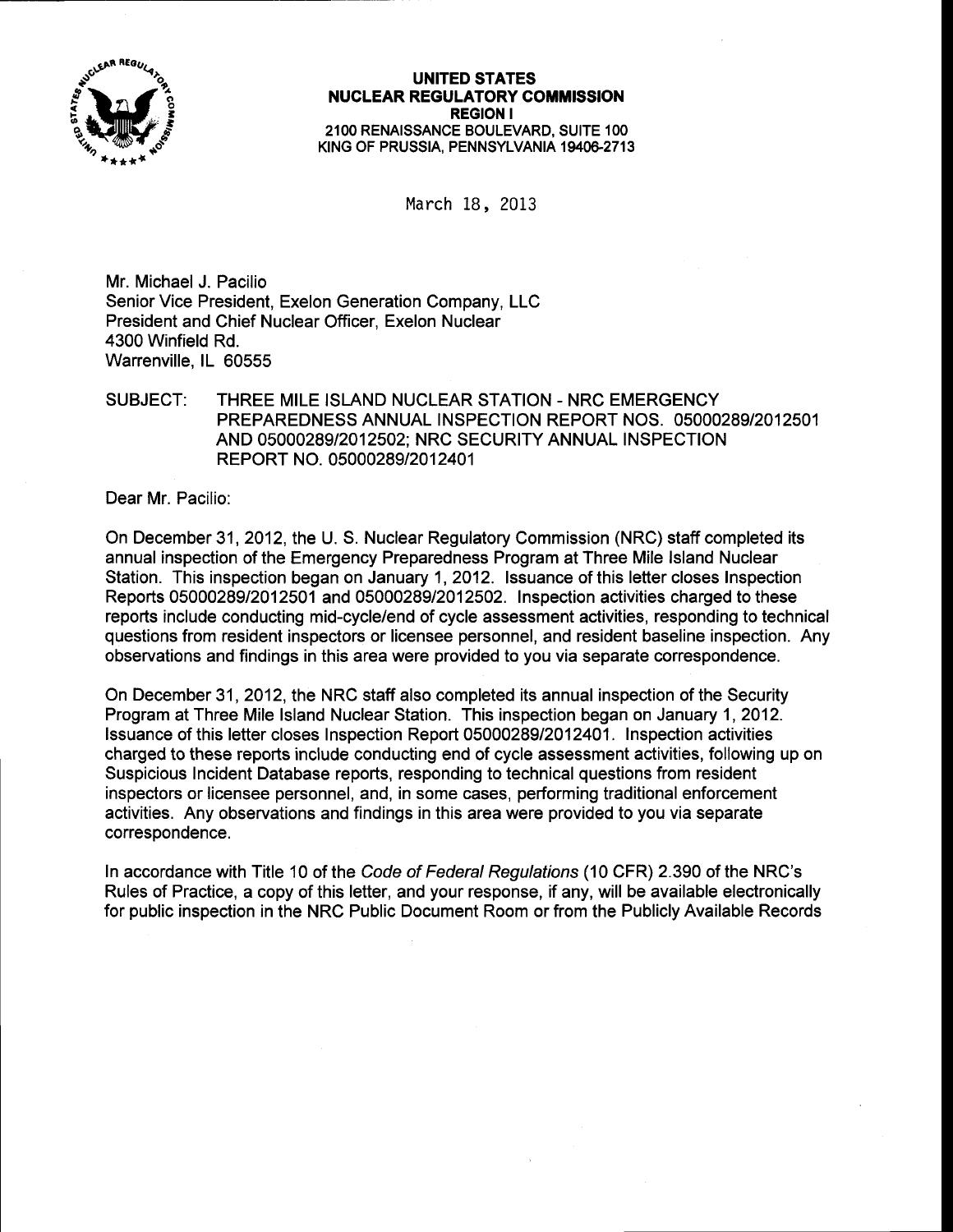M. Pacilio <sup>2</sup>

System (PARS) component of the NRC's Agencywide Documents Access and Management System (ADAMS), accessible from the NRC Web site at

http://www.nrc.gov/reading-rm/adams.html (the Public Electronic Reading Room).

Singerely,

Anthony Dimitriadis, Chief Plant Support Branch <sup>1</sup> Division of Reactor Safety

Docket No. 50-289 License No. DPR-50

cc: Distribution via ListServ